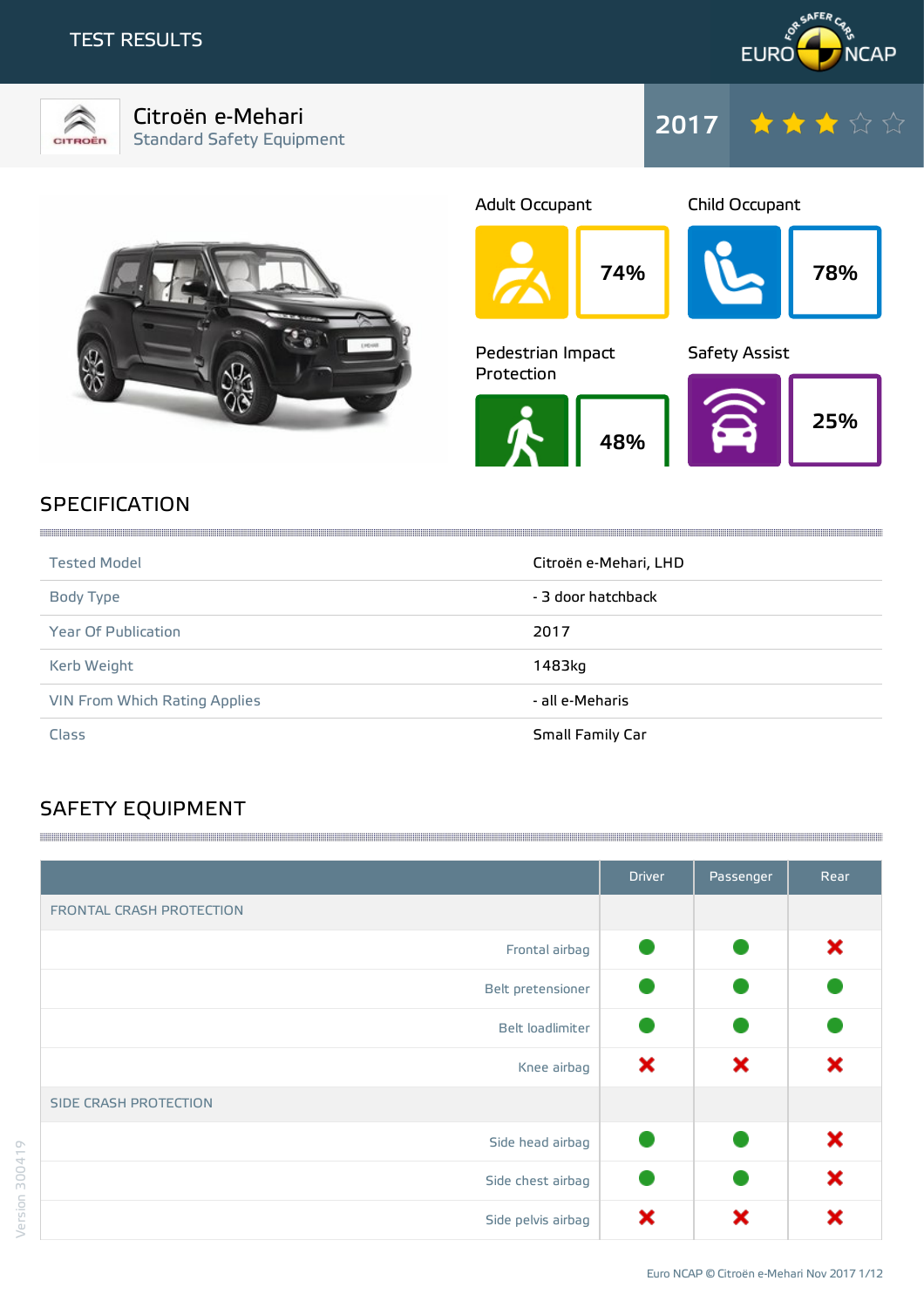

# SAFETY EQUIPMENT (NEXT)

|                         | <b>Driver</b> | Passenger | Rear |
|-------------------------|---------------|-----------|------|
| <b>CHILD PROTECTION</b> |               |           |      |
| Isofix                  |               | ×         |      |
| Integrated CRS          |               | ×         | ×    |
| Airbag cut-off switch   |               | ×         |      |
| <b>SAFETY ASSIST</b>    |               |           |      |
| Seat Belt Reminder      |               |           |      |

<u> 1989 - Andrea Stadt Stadt Stadt Stadt Stadt Stadt Stadt Stadt Stadt Stadt Stadt Stadt Stadt Stadt Stadt Stadt Stadt Stadt Stadt Stadt Stadt Stadt Stadt Stadt Stadt Stadt Stadt Stadt Stadt Stadt Stadt Stadt Stadt Stadt St</u>

| <b>OTHER SYSTEMS</b>    |   |
|-------------------------|---|
| Active Bonnet (Hood)    | × |
| AEB Pedestrian          | × |
| <b>AEB City</b>         | × |
| AEB Inter-Urban         | × |
| Speed Assistance System | × |
| Lane Assist System      | х |

Note: Other equipment may be available on the vehicle but was not considered in the test year.

**Fitted to the vehicle as standard**  $\bigcirc$  Fitted to the vehicle as part of the safety pack

 $\bigcirc$  Not fitted to the test vehicle but available as option or as part of the safety pack  $\bigcirc$  Not available  $\qquad$  Not applicable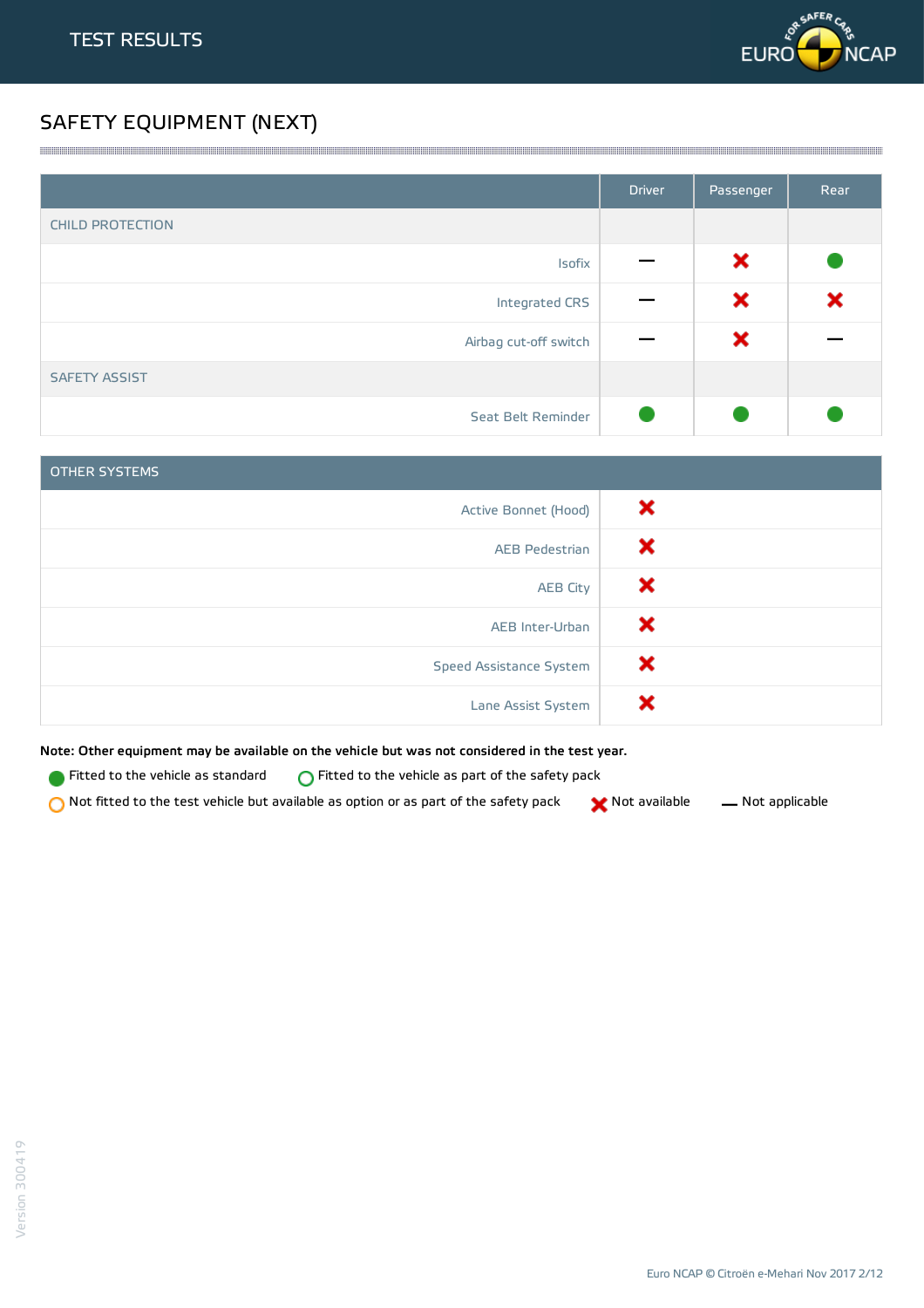







Euro NCAP © Citroën e-Mehari Nov 2017 3/12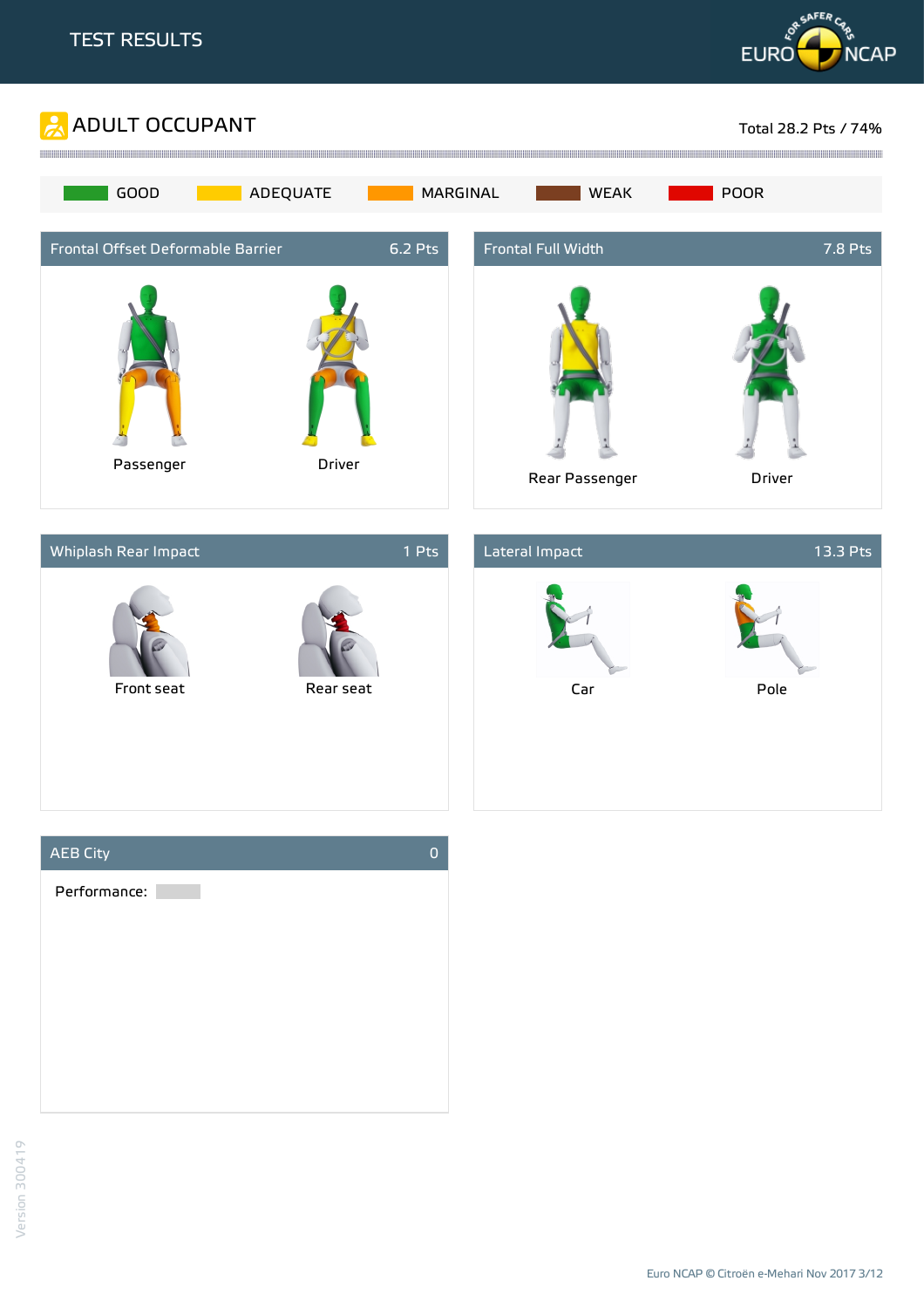

Euro NCAP © Citroën e-Mehari Nov 2017 4/12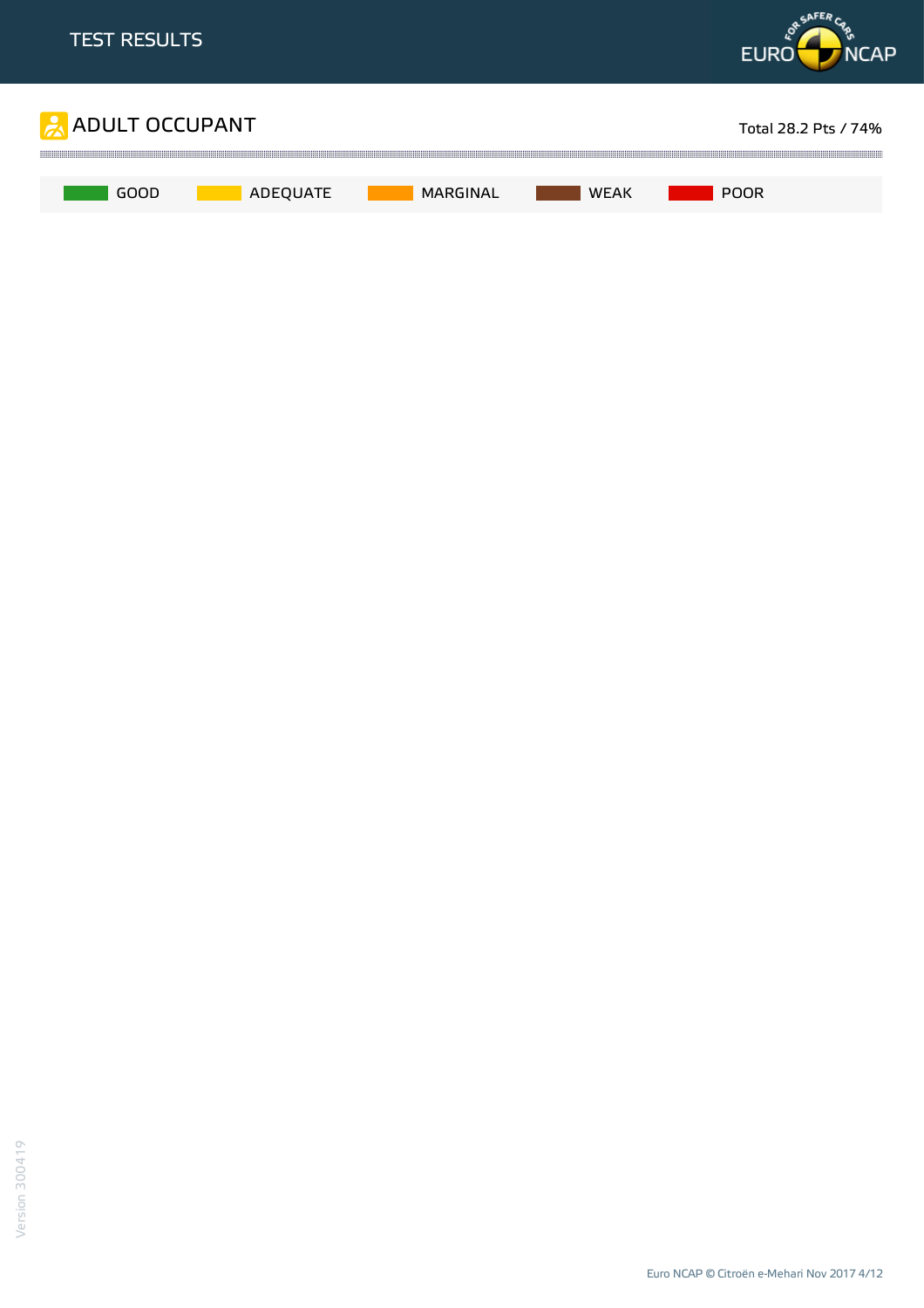



#### **Comments**

The passenger compartment of the e-Mehari remained stable in the frontal offset test. Dummy readings indicated good protection of the knees and femurs of the driver and passenger. However, structures in the dashboard were considered a risk to the knees and femurs of occupants of different statures and to those sat in different positions, and the score was penalised. In the full-width rigid barrier test, protection of all critical parts of the body was good or adequate for both the driver and the rear passenger. In the side barrier impact, protection of all critical body areas was good and the e-Mehari scored maximum points. In the more severe side pole impact, dummy readings of rib compression indicated marginal protection of the chest, but that of the rest of the body was good. Tests on the front seats and head restraints demonstrated marginal whiplash protection in the event of a rear-end collision. A geometric assessment of the rear seats indicated poor whiplash protection there.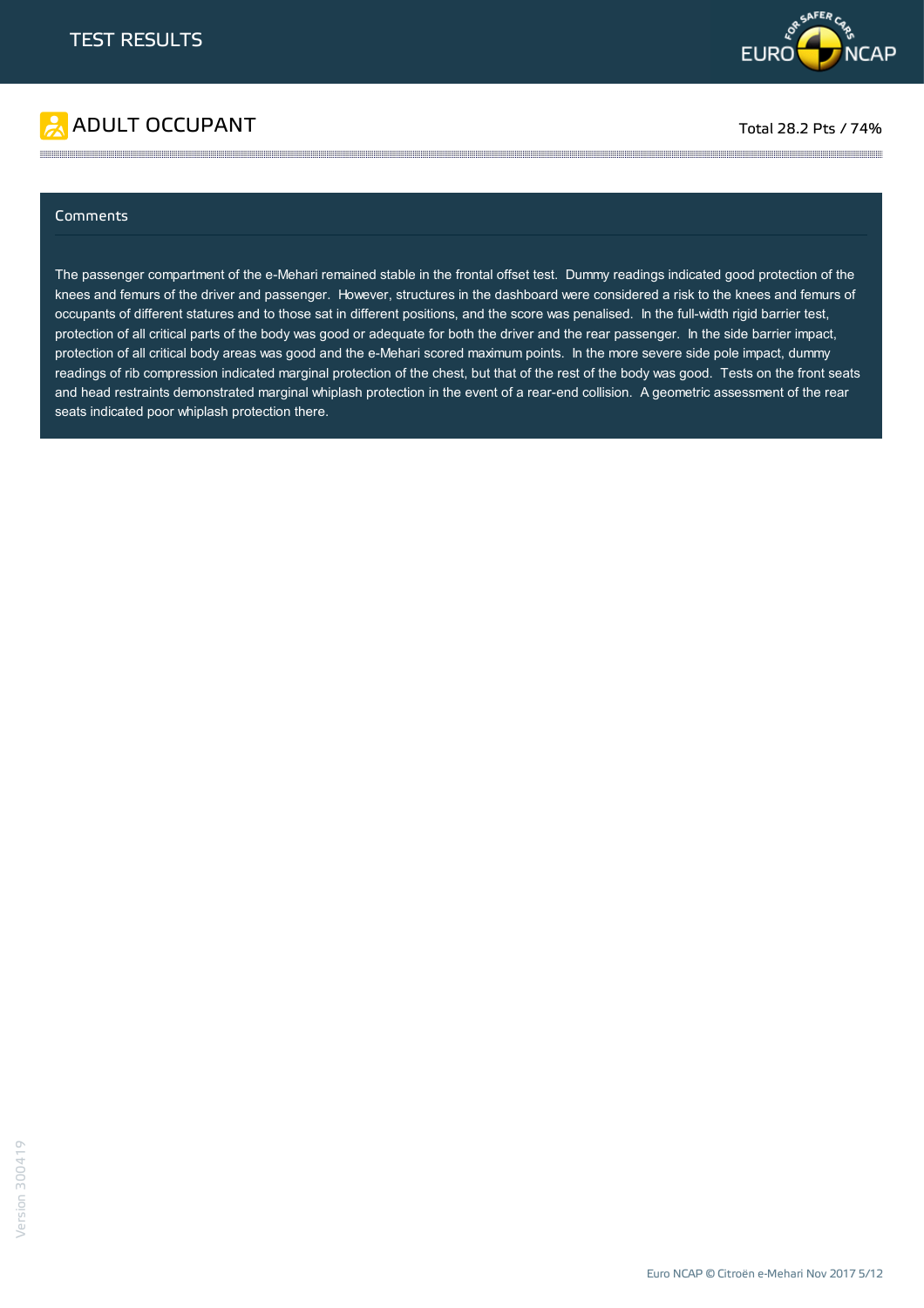





Restraint for 6 year old child: Britax Römer KidFix XP Restraint for 10 year old child: Fisher Price Safety Features 4 Pts

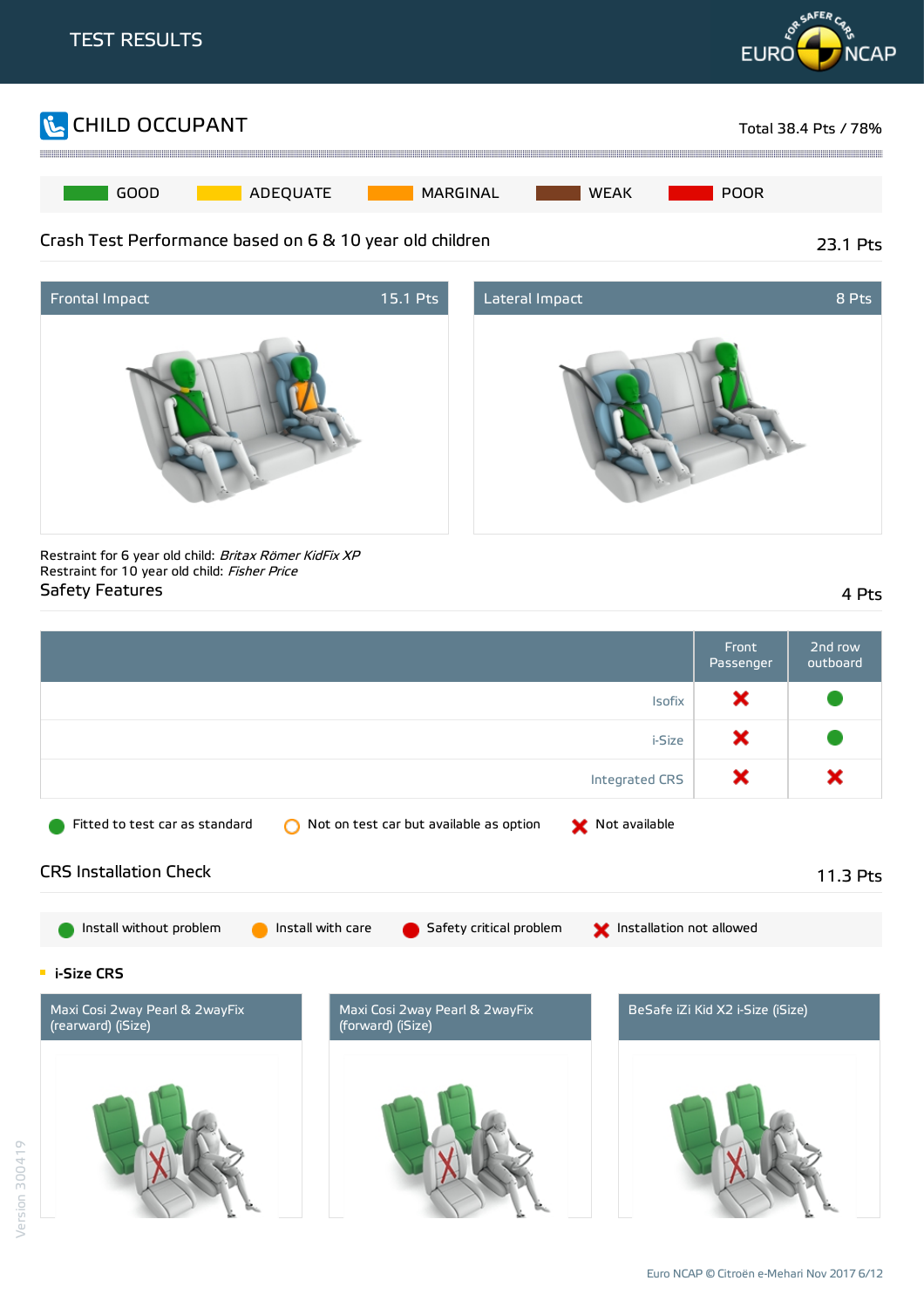

# CHILD OCCUPANT Total 38.4 Pts / 78%

#### **ISOFIX CRS**





#### **Universal Belted CRS**

Britax Römer KidFix XP (Belt)





and the contract of the contract of the contract of the contract of the contract of the contract of the contract of the contract of the contract of the contract of the contract of the contract of the contract of the contra



### Maxi Cosi Cabriofix (Belt) Maxi Cosi Cabriofix & EasyBase2 (Belt) Britax Römer King II LS (Belt)

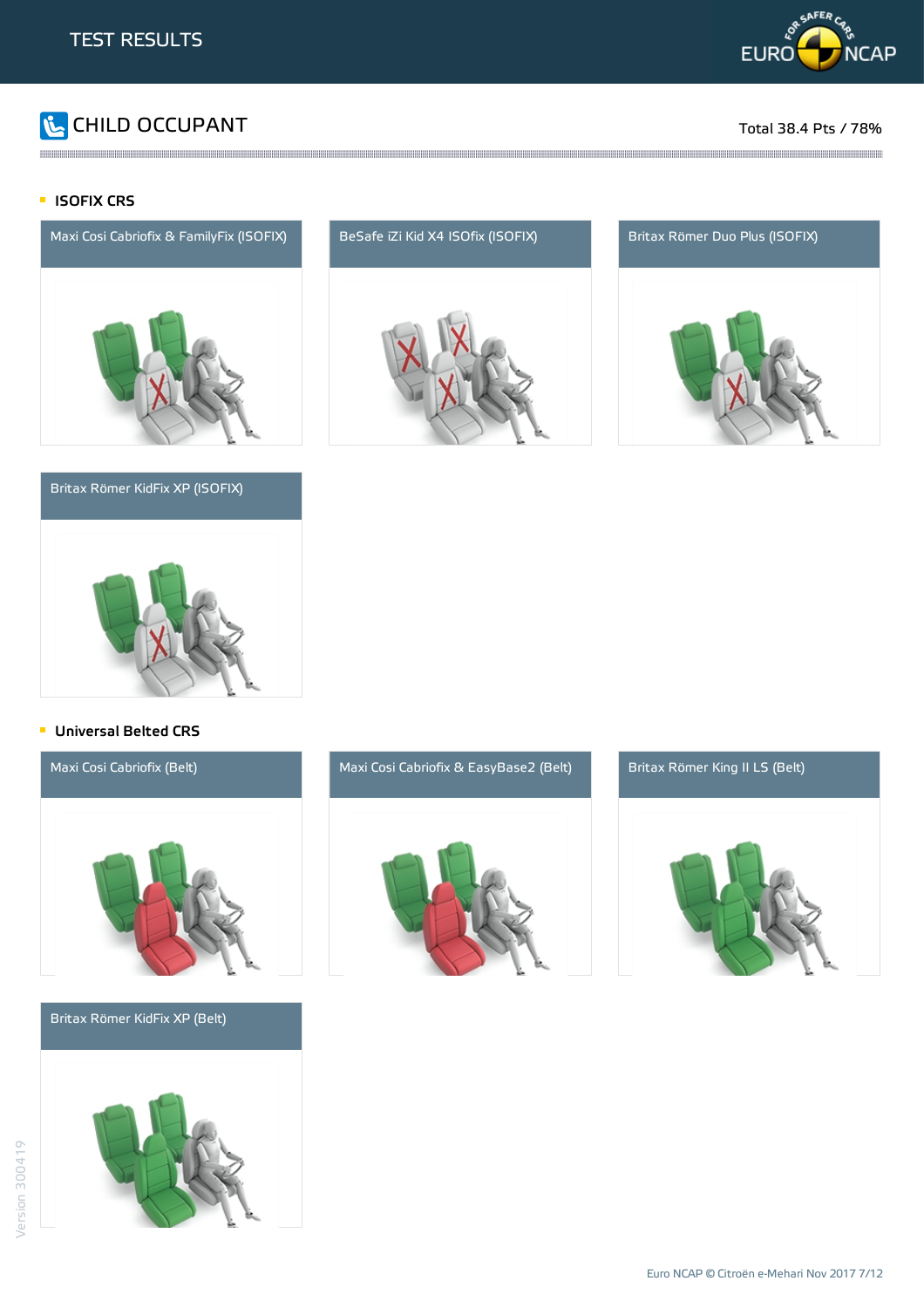



|                                                   | <b>Seat Position</b>    |                          |              |
|---------------------------------------------------|-------------------------|--------------------------|--------------|
|                                                   | Front                   | 2nd row                  |              |
|                                                   | <b>PASSENGER</b>        | <b>LEFT</b>              | <b>RIGHT</b> |
| Maxi Cosi 2way Pearl & 2wayFix (rearward) (iSize) | $\Box$                  |                          |              |
| Maxi Cosi 2way Pearl & 2wayFix (forward) (iSize)  | $\Box$                  |                          |              |
| BeSafe iZi Kid X2 i-Size (iSize)                  | $\Box$                  |                          |              |
| Maxi Cosi Cabriofix & FamilyFix (ISOFIX)          | $\Box$                  |                          |              |
| BeSafe iZi Kid X4 ISOfix (ISOFIX)                 | $\Box$                  | ×                        | ×            |
| Britax Römer Duo Plus (ISOFIX)                    | $\Box$                  |                          |              |
| Britax Römer KidFix XP (ISOFIX)                   | $\Box$                  |                          |              |
| Maxi Cosi Cabriofix (Belt)                        |                         |                          |              |
| Maxi Cosi Cabriofix & EasyBase2 (Belt)            |                         |                          |              |
| Britax Römer King II LS (Belt)                    |                         |                          |              |
| Britax Römer KidFix XP (Belt)                     |                         |                          |              |
| Install with care<br>Install without problem      | Safety critical problem | Installation not allowed |              |

#### Comments

In the frontal offset test, protection of the chest of the 6-year dummy was rated as marginal while that of all other body areas was good or adequate for both dummies. In the side barrier test, protection of all critical body regions was rated as good. The front passenger airbag can be disabled to allow a rearward-facing child restraint to be used in that seating position. However, the information provided to the driver regarding the status of the airbag is not sufficiently clear, and the system was not rewarded. Accordingly, rearward-facing restraints failed the installation check for the front passenger seat. In addition, the owner's manual indicates that ISO/R3 restraints are not suitable for the rear outboard seats. Otherwise, restraints could be properly installed and accommodated.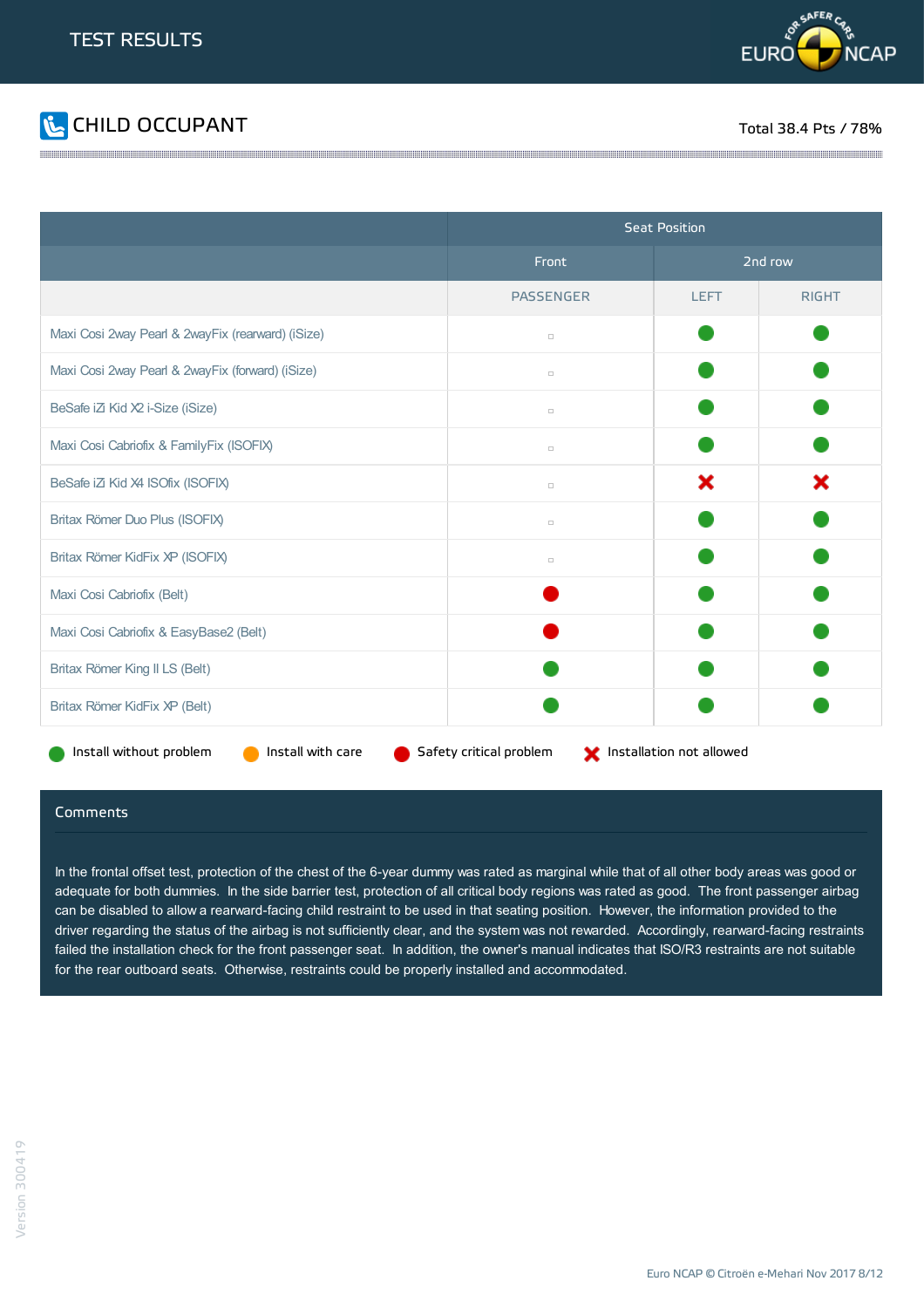



#### AEB Pedestrian 0 Pts

#### Comments

The protection provided by the bonnet to the head of a struck pedestrian was no better than adequate and was poor in many test areas. Protection of pedestrians' legs was predominantly adequate while that of the pelvis was good.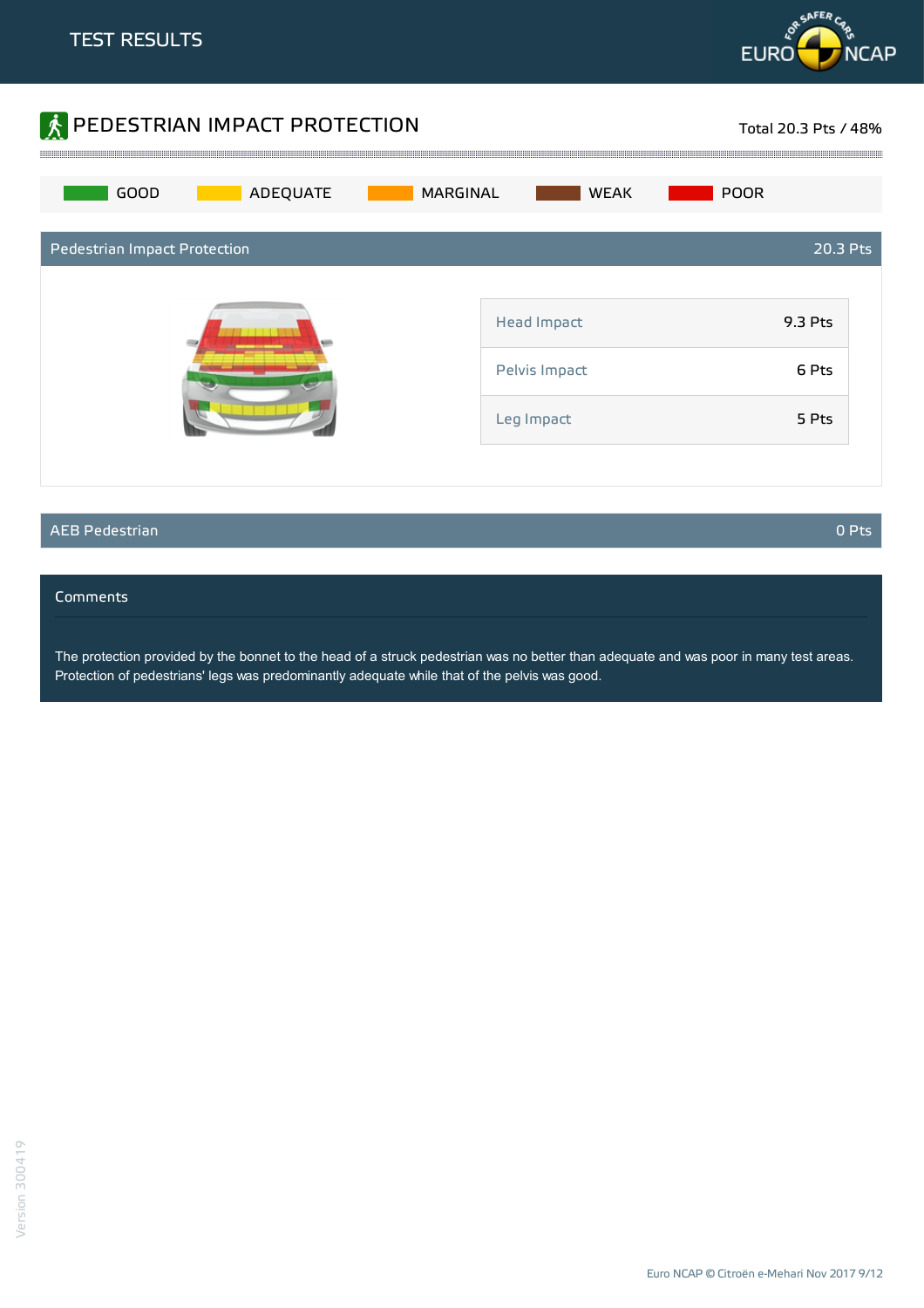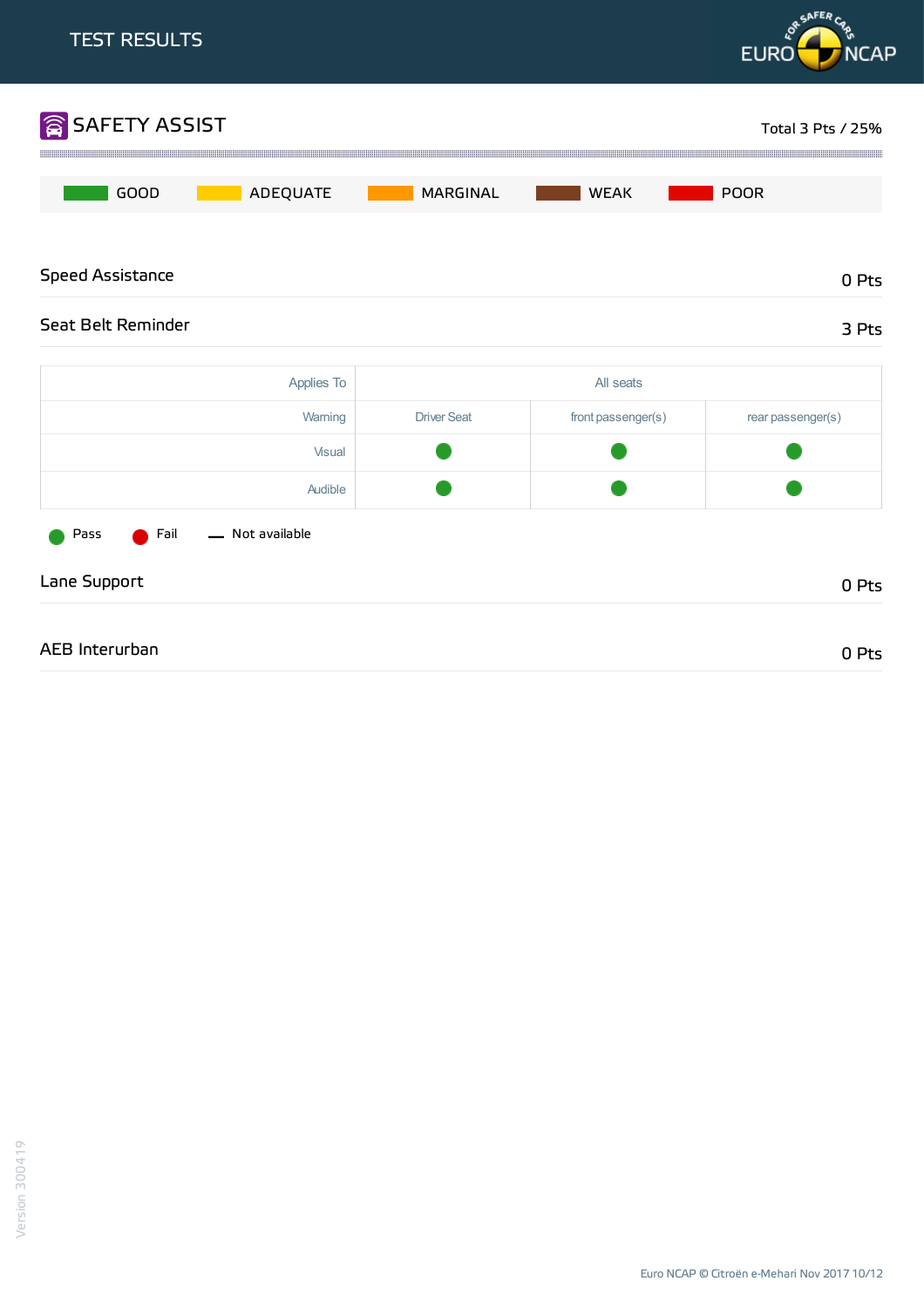

# **SAFETY ASSIST** Total 3 Pts / 25%

#### Comments

The e-Mehari as a seatbelt reminder system for the front and rear seats. Otherwise, it has no driver assistance features that qualify for assessment by Euro NCAP.